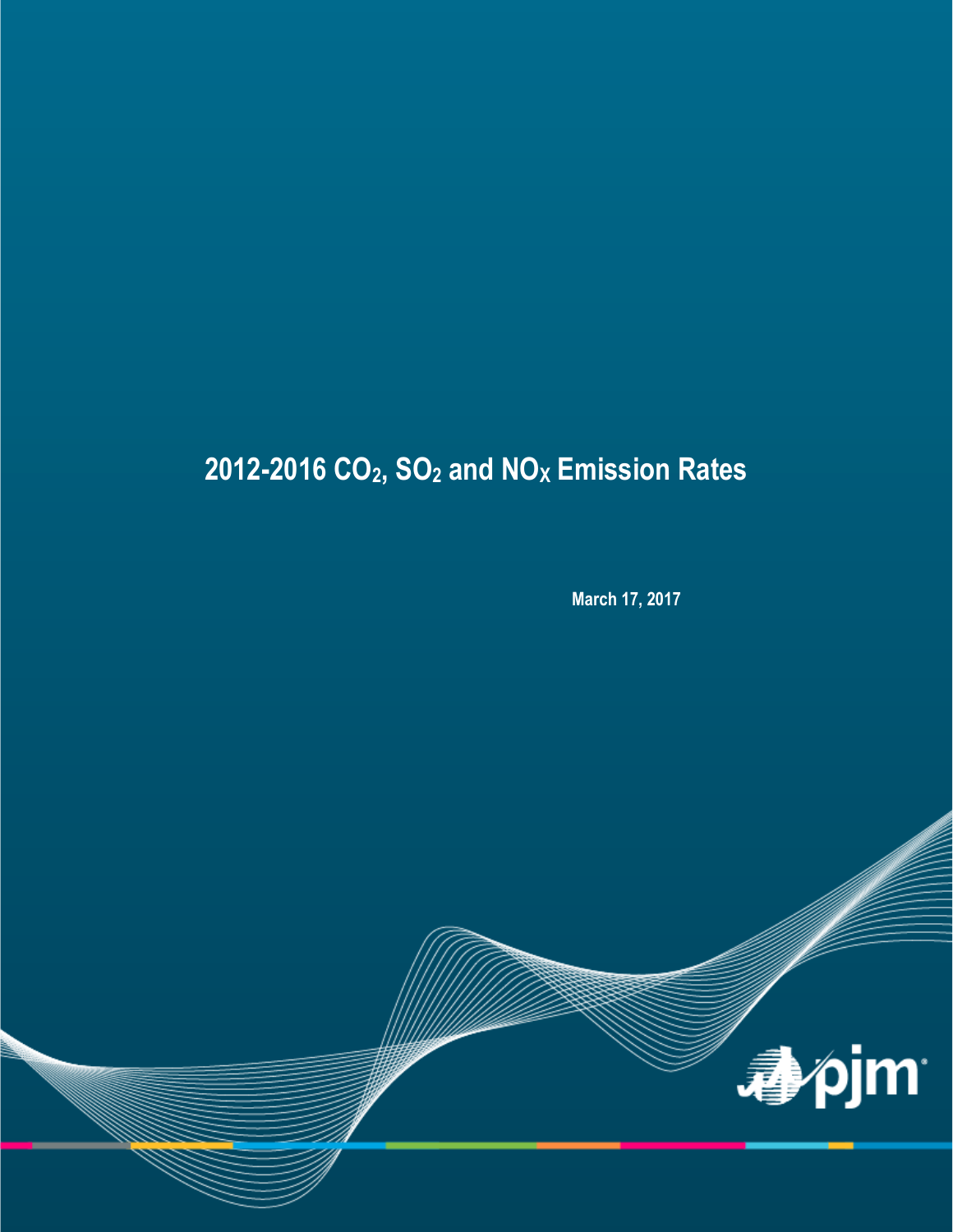

This page is intentionally left blank.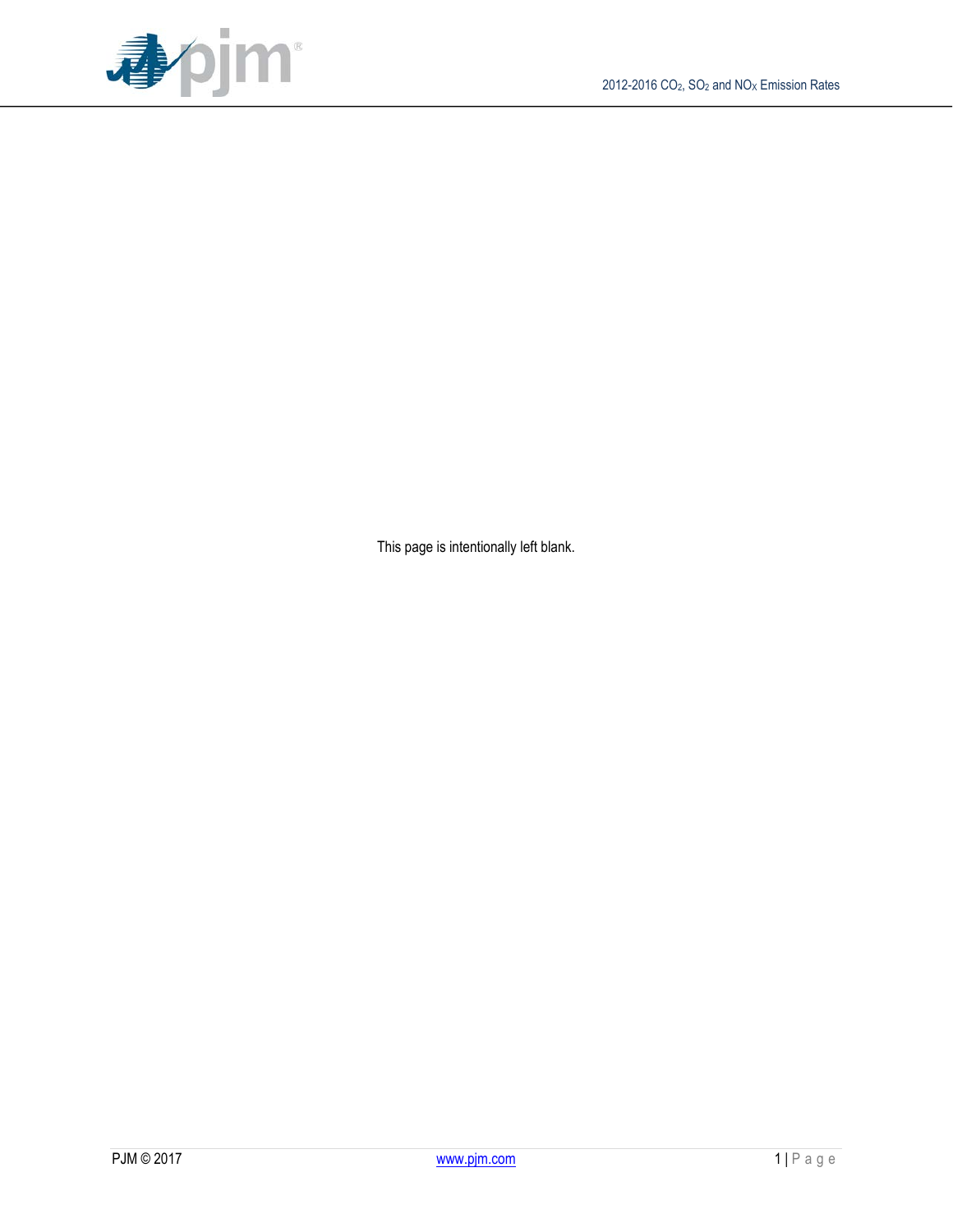

### **Introduction**

To support the efforts of regulators, stakeholders, and other interested parties as they work towards achieving environmental goals, PJM Interconnection provides this report with data on both marginal and average emissions rates from electric generators in the PJM footprint.

PJM expects to release this yearly report in the spring following the end of each calendar year.

### **Marginal Units**

To balance electricity supply and demand, strategically located electric generating units are scheduled to operate to ensure the efficient and reliable delivery of power. A marginal unit is the generation resource that sets the real-time energy price (locational marginal price or LMP) in each five-minute interval. The price at which the final resource committed to maintain system reliability and match energy supply and demand is the marginal price of electricity. The marginal price, in comparison to the average price, most accurately represents the cost of producing the last megawatt of energy used or saved. Any variations in dispatch patterns to ensure system-wide reliability may change the set of marginal units for that dispatch interval. Therefore, a significant change in dispatch could change the marginal generating unit, and thus, the marginal emission rate accordingly.

### **Methodology**

PJM Environmental Information Services, Inc. (PJM EIS) developed the average emissions rates for electric generators in the PJM footprint for use in the Generation Attribute Tracking System (GATS).

PJM-EIS, Inc. is a wholly owned subsidiary of PJM Technologies, Inc. which is a subsidiary of PJM Interconnection. It provides consulting services on energy and the environment, and owns and operates the GATS.

The GATS is an all-generation data tracking system administered by PJM EIS to enable compliance with states' mandates for fuel mix, emission disclosures and renewable energy. Emissions data tracked in GATS include carbon dioxide, sulfur dioxide and nitrogen oxides. PJM EIS calculates emission factors for all generators in the PJM region on an annual basis, using PJM generation data and emission data from a number of publicly available sources:

- U.S. Environmental Protection Agency unit-level annual emissions from Continuous Emission Monitoring Systems (CEMS) for generators required to report air emissions
- EPA Emissions & Generation Resource Integrated Database (eGRID) emission rates
- Fuel-type default factors submitted by market participants

As a point of reference, for 2015, 97.2 percent of all PJM generation either was a non-emitting resource or was assigned a unit-specific emission rate calculated using EPA CEMS data. Another 2.6 percent of generation was assigned an emission factor based on EPA eGRID data. Only a tiny percentage of PJM generation was assigned a fuel-type default emission factor. As a general matter, PJM has visibility only into generation resources that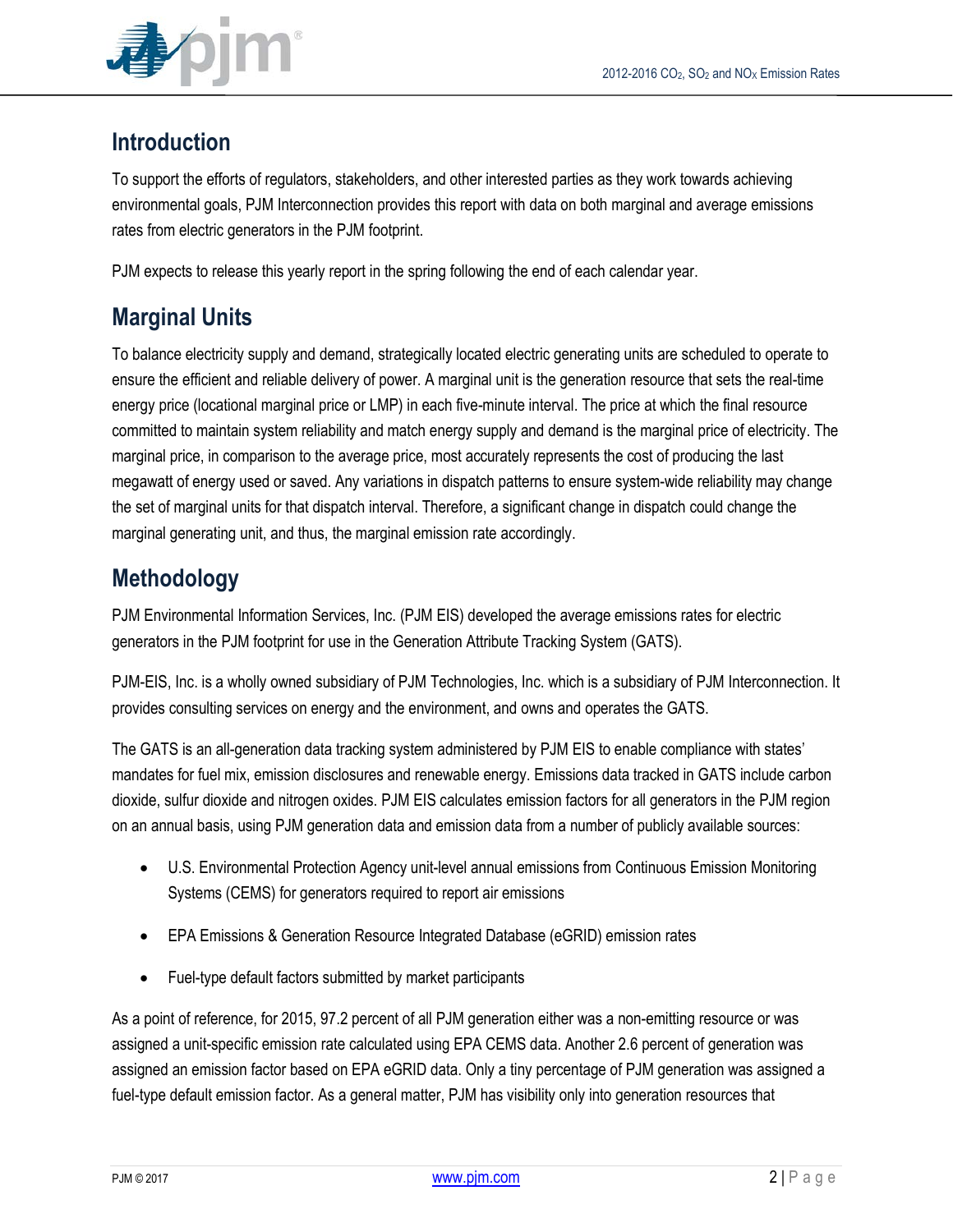

participate in the wholesale electricity market. Other generation sources, including small diesel and behind-the-meter generation, are not accounted for in this emissions report.

The PJM system average emissions rate is calculated monthly and is available publicly on th[e PJM EIS website](http://www.pjm-eis.com/) (www.pjm-eis.com). Generation (in megawatt-hours) for each PJM generator is received monthly from the PJM Market Settlement Reporting System. The energy output of each generator is multiplied by an emission factor, and a weighted-average emission rate is calculated for all PJM generation for the month.

In a given five-minute interval, there is one marginal unit on the system plus an additional marginal unit for each transmission constraint that is being experienced. The mathematical average of the emissions rates for all marginal units in each five-minute interval forms a marginal emissions rate for that interval. These five-minute rates are averaged to form the marginal emissions rates provided in this report.

| <b>Fuel Type</b>       | 2012   | 2013   | 2014   | 2015   | 2016   |
|------------------------|--------|--------|--------|--------|--------|
| Coal                   | 58.84% | 56.94% | 52.90% | 51.74% | 44.90% |
| Gas                    | 30.35% | 34.72% | 35.80% | 35.52% | 43.86% |
| Oil                    | 6.00%  | 3.27%  | 7.45%  | 8.99%  | 7.08%  |
| <b>Wind</b>            | 4.19%  | 4.76%  | 3.29%  | 3.27%  | 2.98%  |
| <b>Other</b>           | 0.47%  | 0.20%  | 0.43%  | 0.39%  | 0.14%  |
| <b>Municipal Waste</b> | 0.13%  | 0.07%  | 0.05%  | 0.06%  | 0.01%  |
| Uranium                | 0.02%  | 0.02%  | 0.04%  | 0.03%  | 1.03%  |
| <b>Demand Response</b> | 0.00%  | 0.02%  | 0.04%  | 0.00%  | 0.00%  |
| Interface              | 0.00%  | 0.00%  | 0.00%  | 0.00%  | 0.00%  |

### **Figure 1. [1](#page-3-0)Marginal Units by Fuel Table**

### **Figure 2. Marginal Units by Fuel Graph**



<span id="page-3-0"></span>1 The percentages by fuel type provided in Figure 1 and 2 are from the annual PJM State of the Market report.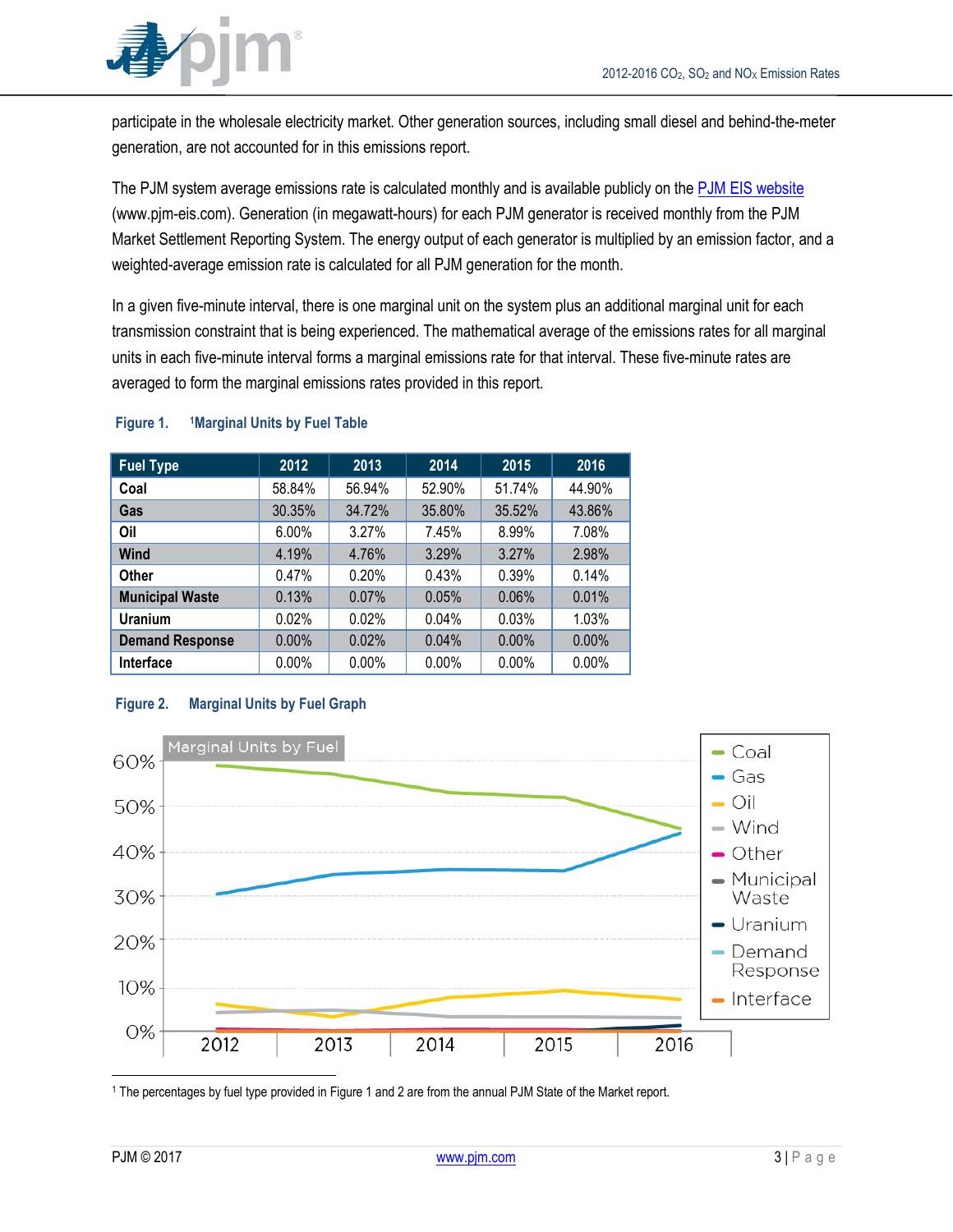

### **Carbon Dioxide**

The table and graph below show the emission rates, measured in pounds per megawatt-hour, from marginal units in the PJM footprint as well as the monthly average  $CO<sub>2</sub>$  emissions.

Peak periods are all non-holiday weekdays from 7 a.m. until 11 p.m., and off-peak periods are all other hours.

|      | $CO2$ (lbs/MWh)           | Jan   | Feb   | <b>Mar</b> | Apr   | May   | Jun   | Jul   | <b>Aug</b> | <b>Sep</b> | Oct   | <b>Nov</b> | <b>Dec</b> | Annual |
|------|---------------------------|-------|-------|------------|-------|-------|-------|-------|------------|------------|-------|------------|------------|--------|
|      | <b>Marginal On-Peak</b>   | 1,338 | 1,341 | 1.460      | 1,286 | 1,531 | 1,479 | 1,581 | 1,449      | 1,520      | 1,698 | 1,745      | 1,769      | 1,516  |
| 2012 | <b>Marginal Off-Peak</b>  | 1,281 | 1,303 | 1,315      | 1,208 | 1,453 | 1,262 | 1,353 | 1,217      | 1,391      | 1.614 | 1,695      | 1,678      | 1,400  |
|      | <b>PJM System Average</b> | 1,051 | 1.042 | 983        | 1,020 | 1,094 | 1,125 | 1,227 | 1,175      | 1,070      | 1,054 | 1,127      | 1.066      | 1,092  |
|      | <b>Marginal On-Peak</b>   | 1,619 | 1,648 | 1,696      | 1,455 | ,520  | 1,666 | 1,708 | ,817       | 1,686      | 1,716 | ,539       | 1,798      | 1,656  |
| 2013 | <b>Marginal Off-Peak</b>  | 1,752 | 1,722 | 1,704      | 1,606 | ,658  | 1,655 | 1,652 | ,670       | 1,766      | 1,723 | 1,703      | 1,777      | 1,699  |
|      | <b>PJM System Average</b> | 1,083 | 1,100 | 1,092      | 1,085 | 1,089 | 1,139 | 1,177 | ,123       | 1,145      | 1,101 | 1,073      | 1,117      | 1,112  |
|      | <b>Marginal On-Peak</b>   | 1,548 | 1,439 | 1,453      | 1,522 | 1,636 | 1,729 | 1,740 | 1,690      | 1,750      | 1,692 | 1,721      | 1,810      | 1,646  |
| 2014 | <b>Marginal Off-Peak</b>  | 1,664 | 1,602 | 1,627      | 1,650 | 1,671 | 1,691 | 1,608 | 1,630      | 1,682      | 1,861 | 1,848      | 1,944      | 1,707  |
|      | <b>PJM System Average</b> | 1,194 | 1,212 | 1,187      | 1,088 | 1,049 | 1,116 | 1,121 | 1,092      | 1,059      | 1,017 | 1,077      | 1,036      | 1,108  |
|      | <b>Marginal On-Peak</b>   | 1,728 | 1,564 | 1,578      | 1,673 | 1,775 | 1,729 | 1,654 | .745       | 1,643      | 1,575 | .547       | 1,549      | 1,647  |
| 2015 | <b>Marginal Off-Peak</b>  | 1,826 | 1,606 | 1,587      | 1,540 | 1,670 | 1,463 | 1,505 | ,522       | 1,524      | 1,414 | 1,441      | 1,366      | 1,541  |
|      | <b>PJM System Average</b> | 1,096 | 1,184 | 1,044      | 942   | 997   | 1,023 | 1,073 | ,057       | 1,034      | 898   | 899        | 831        | 1,014  |
|      | <b>Marginal On-Peak</b>   | 1,617 | 1,632 | 1,696      | 1,692 | 1,669 | 1,604 | 1,711 | 1,799      | 1,814      | 1,373 | 1,660      | 1,616      | 1,617  |
| 2016 | <b>Marginal Off-Peak</b>  | 1,520 | 1,505 | 1,600      | 1,537 | 1,563 | 1,381 | 1,572 | 1,679      | 1,618      | 1,495 | 1,364      | 1,643      | 1,471  |
|      | <b>PJM System Average</b> | 962   | 947   | 842        | 937   | 873   | 1,047 | 1,123 | 1,109      | 1,047      | 973   | 895        | 1,031      | 992    |

#### **Figure 3. Marginal CO2 Emission Rates Table**

### **Figure 4. Marginal CO2 Emission Rates Graph**

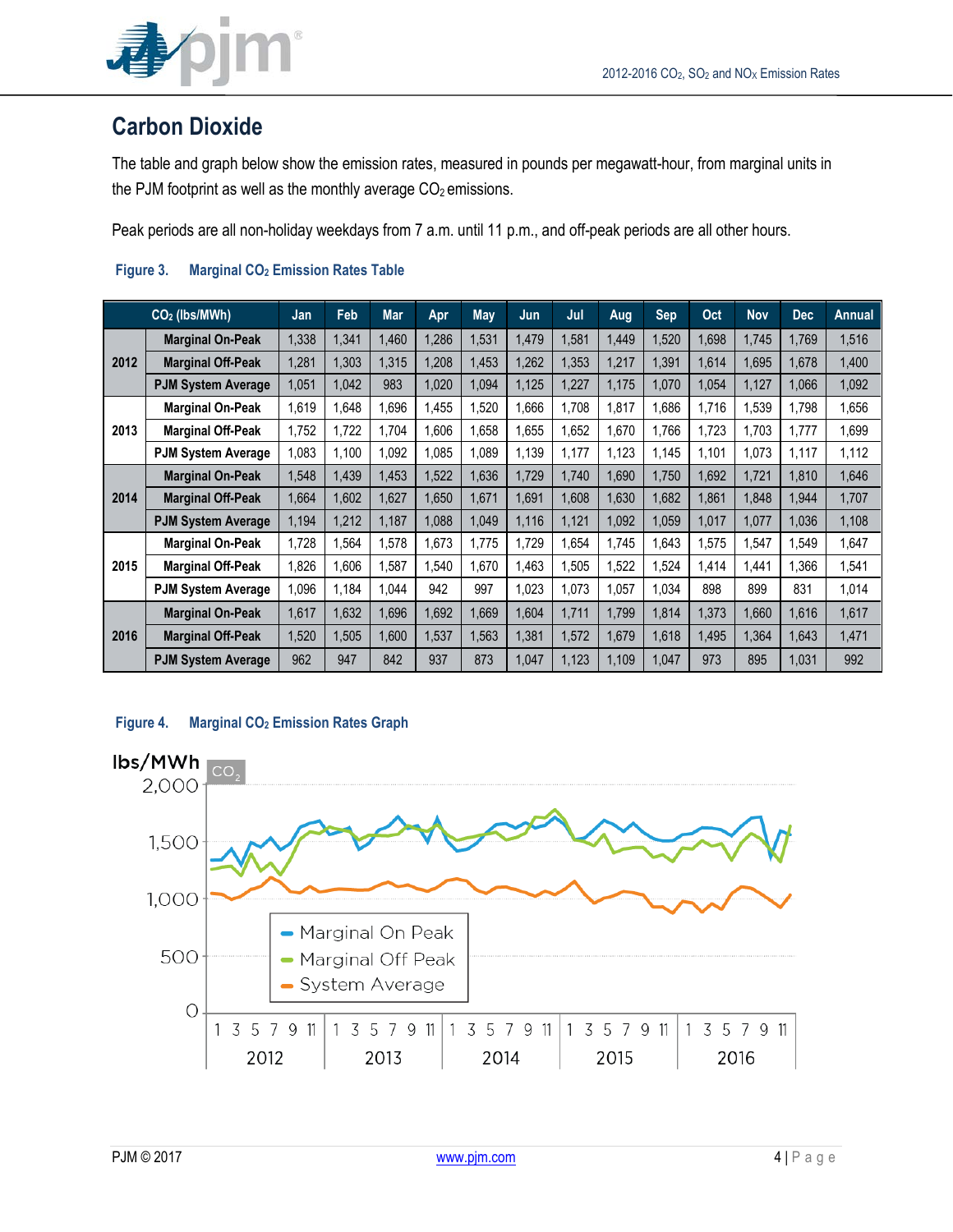

### **Sulfur Dioxide**

The table and graph below show the  $SO<sub>2</sub>$  emission rates, measured in pounds per megawatt-hour, from marginal units in the PJM footprint, as well as the monthly average  $SO<sub>2</sub>$  emissions.

|      | $SO2$ (lbs/MWh)           | Jan   | Feb  | <b>Mar</b> | Apr  | <b>May</b> | Jun  | Jul  | Aug  | <b>Sep</b> | Oct   | <b>Nov</b> | <b>Dec</b> | <b>Annual</b> |
|------|---------------------------|-------|------|------------|------|------------|------|------|------|------------|-------|------------|------------|---------------|
| 2012 | <b>Marginal On-Peak</b>   | 2.88  | 2.96 | 3.27       | 3.43 | 3.54       | 3.44 | 2.72 | 2.57 | 2.57       | 3.76  | 3.67       | 4.12       | 3.24          |
|      | <b>Marginal Off-Peak</b>  | 3.33  | 2.71 | 3.48       | 3.57 | 4.28       | 2.45 | 2.42 | 1.96 | 2.05       | 3.14  | 4.14       | 3.15       | 3.06          |
|      | <b>PJM System Average</b> | 2.78  | 2.63 | 2.36       | 2.55 | 2.13       | 2.42 | 2.83 | 2.54 | 2.01       | 1.92  | 2.15       | 2.19       | 2.38          |
|      | <b>Marginal On-Peak</b>   | 3.49  | 3.86 | 4.29       | 4.63 | 4.61       | 4.12 | 4.83 | 5.49 | 4.14       | 4.53  | 3.16       | 3.33       | 4.21          |
| 2013 | <b>Marginal Off-Peak</b>  | 3.54  | 4.06 | 4.62       | 4.30 | 3.15       | 3.16 | 3.67 | 3.54 | 3.13       | 3.48  | 3.14       | 3.71       | 3.63          |
|      | <b>PJM System Average</b> | 2.34  | 2.25 | 2.52       | 2.25 | 1.93       | 2.11 | 2.46 | 2.16 | 2.04       | 2.04  | 2.09       | 2.22       | 2.20          |
|      | <b>Marginal On-Peak</b>   | 3.57  | 2.85 | 2.61       | 3.36 | 4.54       | 6.89 | 4.07 | 4.11 | 4.37       | 8.27  | 8.59       | 9.13       | 5.20          |
| 2014 | <b>Marginal Off-Peak</b>  | 3.94  | 3.44 | 3.77       | 3.49 | 4.38       | 7.95 | 3.56 | 4.78 | 3.86       | 11.25 | 11.31      | 12.23      | 6.16          |
|      | <b>PJM System Average</b> | 2.68  | 2.75 | 2.67       | 2.47 | 2.06       | 2.10 | 2.09 | 1.99 | 1.72       | 1.98  | 2.25       | 1.92       | 2.22          |
|      | <b>Marginal On-Peak</b>   | 7.89  | 3.06 | 3.23       | 6.09 | 5.38       | 2.13 | 2.42 | 2.39 | 2.24       | 2.05  | 1.88       | 1.45       | 3.34          |
| 2015 | <b>Marginal Off-Peak</b>  | 11.39 | 3.59 | 2.78       | 5.28 | 7.39       | 1.52 | 1.79 | 1.63 | 1.81       | 1.42  | 1.22       | 1.02       | 3.46          |
|      | <b>PJM System Average</b> | 2.15  | 2.45 | 1.97       | 1.87 | 1.59       | 1.43 | 1.49 | 1.45 | 1.45       | 1.18  | 1.10       | 0.98       | 1.61          |
|      | <b>Marginal On-Peak</b>   | 2.54  | 2.01 | 1.40       | 2.31 | 1.36       | 1.80 | 2.15 | 2.42 | 1.71       | 1.39  | 2.32       | 2.32       | 1.73          |
| 2016 | <b>Marginal Off-Peak</b>  | 1.88  | 1.79 | 1.29       | 2.01 | 1.19       | 1.30 | 1.83 | 2.08 | 1.25       | 1.56  | 1.60       | 2.26       | 1.45          |
|      | <b>PJM System Average</b> | 1.35  | 1.18 | 0.95       | 1.11 | 1.05       | 1.52 | 1.61 | 1.58 | 1.42       | 1.33  | 1.21       | 1.22       | 1.32          |

#### **Figure 5. Marginal SO2 Emission Rates Table**

### **Figure 6. Marginal SO2 Emission Rates Graph**

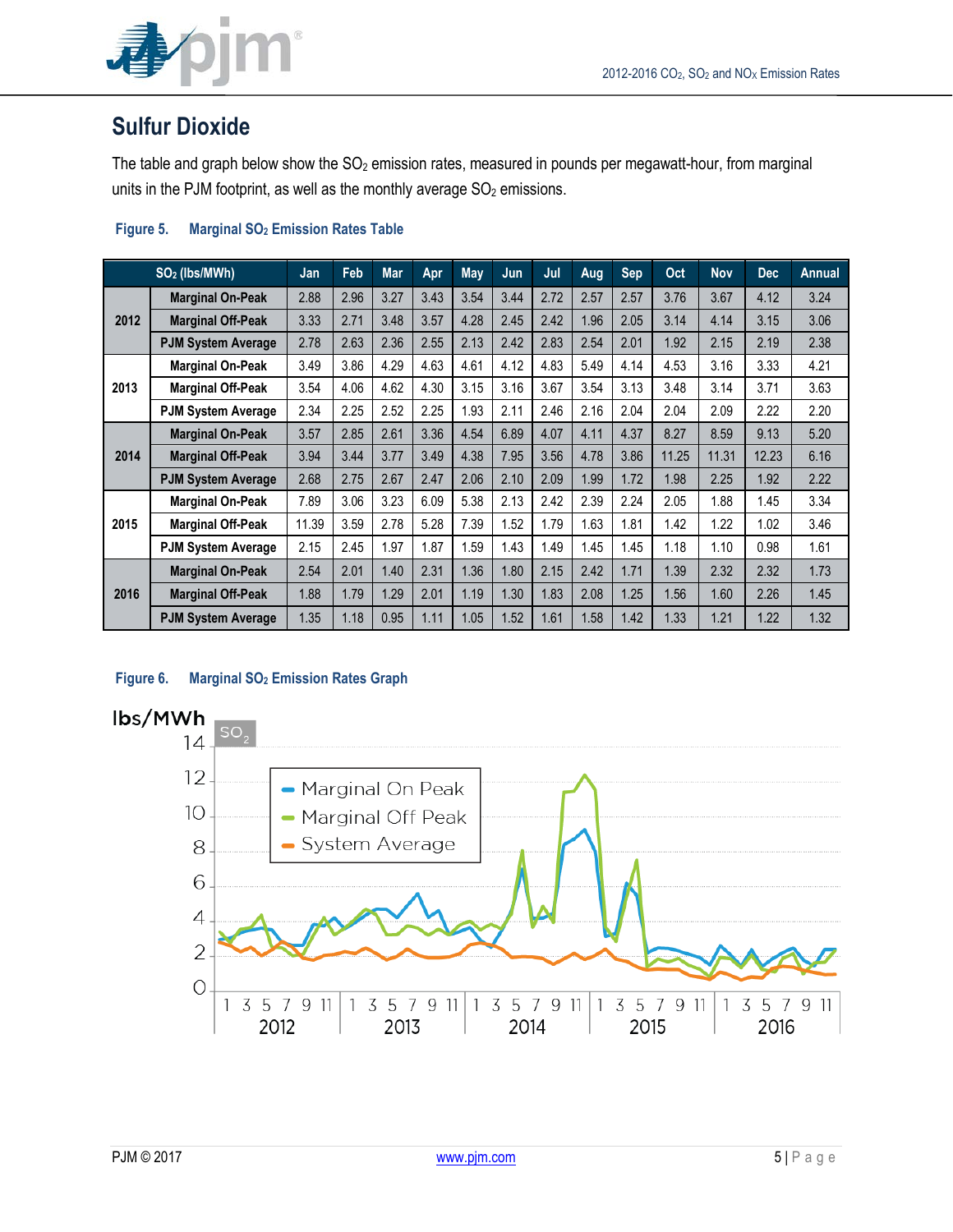

### **Nitrogen Oxides**

The table and graph below show the  $NO<sub>x</sub>$  emission rates, measured in pounds per megawatt-hour, from marginal units in the PJM footprint, as well as the monthly average  $NO<sub>x</sub>$  emissions.

### **Figure 7. NO<sub>X</sub> Emission Rates Table**

|      | $NOX$ (lbs/MWh)           | Jan  | Feb  | <b>Mar</b> | Apr  | May  | Jun  | Jul  | <b>Aug</b> | <b>Sep</b> | Oct  | <b>Nov</b> | <b>Dec</b> | <b>Annual</b> |
|------|---------------------------|------|------|------------|------|------|------|------|------------|------------|------|------------|------------|---------------|
|      | <b>Marginal On-Peak</b>   | 1.40 | 1.22 | 1.26       | 1.20 | 1.47 | 1.58 | 2.03 | 1.20       | 1.25       | 1.41 | 1.39       | 1.85       | 1.44          |
| 2012 | <b>Marginal Off-Peak</b>  | 0.94 | 1.02 | 1.17       | 0.84 | 1.38 | 0.98 | 1.21 | 0.71       | 0.96       | 1.46 | 1.45       | 1.29       | 1.12          |
|      | <b>PJM System Average</b> | 0.92 | 0.89 | 0.83       | 0.84 | 0.94 | 0.97 | 1.11 | 1.03       | 0.91       | 0.92 | 1.00       | 0.92       | 0.94          |
|      | <b>Marginal On-Peak</b>   | 1.25 | 1.43 | 2.17       | 1.32 | 1.44 | 1.48 | 1.67 | 1.79       | 1.80       | 1.65 | 1.82       | 2.67       | 1.71          |
| 2013 | <b>Marginal Off-Peak</b>  | 1.41 | 1.35 | 1.70       | 1.32 | 1.33 | 1.36 | 1.42 | 1.44       | 1.51       | 1.32 | 1.38       | 1.83       | 1.45          |
|      | <b>PJM System Average</b> | 0.96 | 0.95 | 0.97       | 0.95 | 0.96 | 0.98 | 1.04 | 0.94       | 0.96       | 0.90 | 0.89       | 0.92       | 0.95          |
|      | <b>Marginal On-Peak</b>   | 1.48 | 1.20 | 1.17       | 1.11 | 1.80 | 2.07 | 2.14 | 1.70       | 2.03       | 1.88 | 2.09       | 2.21       | 1.74          |
| 2014 | <b>Marginal Off-Peak</b>  | 1.50 | 1.41 | 1.37       | 1.40 | 1.84 | 1.95 | 1.44 | 1.52       | 1.43       | 2.32 | 2.32       | 2.31       | 1.73          |
|      | <b>PJM System Average</b> | 1.06 | 1.07 | 1.03       | 0.96 | 0.89 | 0.89 | 0.87 | 0.82       | 0.78       | 0.80 | 0.85       | 0.80       | 0.90          |
|      | <b>Marginal On-Peak</b>   | 2.45 | 2.27 | 1.63       | 1.87 | 2.40 | 1.92 | 1.49 | 1.59       | 2.00       | 1.33 | 1.36       | 1.43       | 1.80          |
| 2015 | <b>Marginal Off-Peak</b>  | 2.41 | 2.01 | 1.61       | 1.57 | 2.13 | 1.15 | 1.07 | 1.18       | 1.16       | 1.01 | 1.13       | 1.01       | 1.46          |
|      | <b>PJM System Average</b> | 0.87 | 0.98 | 0.82       | 0.75 | 0.79 | 0.76 | 0.77 | 0.78       | 0.77       | 0.69 | 0.68       | 0.58       | 0.78          |
|      | <b>Marginal On-Peak</b>   | 1.22 | 1.14 | 1.29       | 1.28 | 1.27 | 1.21 | 2.36 | 1.80       | 1.47       | 1.02 | 1.33       | 0.99       | 1.48          |
| 2016 | <b>Marginal Off-Peak</b>  | 1.01 | 0.90 | 1.13       | 1.10 | 1.54 | 0.90 | 1.29 | 1.34       | 1.11       | 0.99 | 0.86       | 1.08       | 1.14          |
|      | <b>PJM System Average</b> | 0.73 | 0.70 | 0.55       | 0.68 | 0.67 | 0.81 | 0.90 | 0.87       | 0.80       | 0.74 | 0.67       | 0.80       | 0.75          |

#### **Figure 8. Marginal NO<sub>x</sub> Emission Rates Graph**